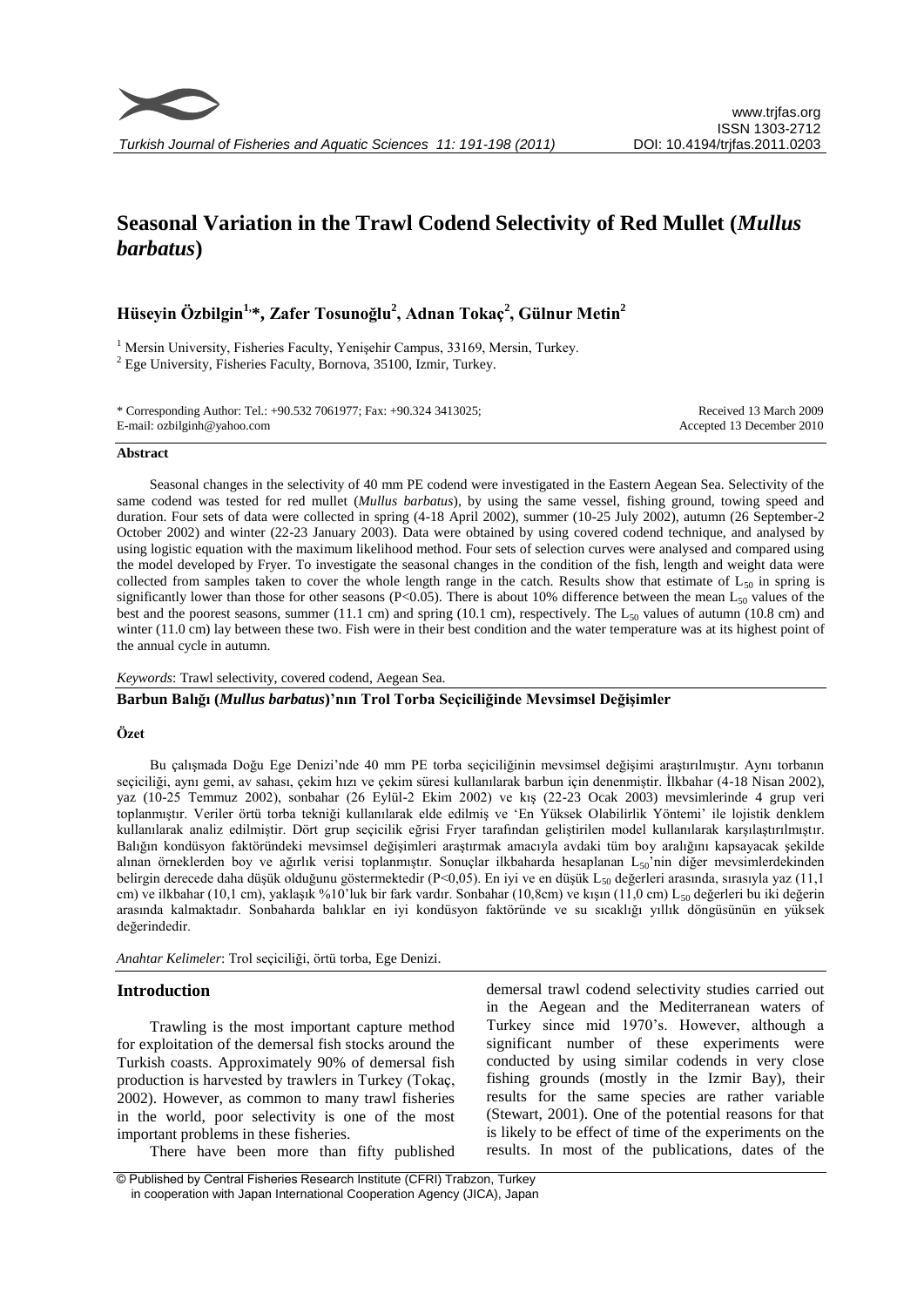individual hauls are not provided and the data were pooled over a variable period of time.

There are not many studies investigating the effect of seasonal variation in codend selectivity. However, Özbilgin *et al*. (2006) reported that selectivity of the same codend for haddock (*Melanogrammus aeglefinus*) in the North Sea showed an increase at the end of the summer feeding period which also coincided with the highest point of the annual cycle of water temperature. On the other hand selectivity decreased in post spawning stage of the fish which takes place in the low temperature range in April. Additionally, Özbilgin *et al*. (2005) for annular sea bream (*Diplodus annularis*), and Özbilgin *et al*. (2007) for picarel (*Spicare smaris*) reported a tendency of decrease in the codend selectivity in the Aegean Sea from summer and autumn, respectively, to spring but not in a statistically significant level.

In this study, seasonal changes in the selectivity of 40 mm nominal mesh size polyethylene (PE) codend commonly used by Turkish demersal trawlers were investigated in Gülbahçe Bay. Selectivity of the same codend attached to the same gear was tested for red mullet (*Mullus barbatus)* by using the same vessel on the same fishing ground for the same towing speed and duration.

Red mullet is a very common species in Turkish waters with a high commercial value. According to the State Institute of Statistics, in 2007, 2,091 t of red mullet were landed in Turkey (Anonymous, 2008a). This species reaches sexual maturity at 14.4 cm length (Akyol *et al*., 2000) and its Minimum Landing Size (MLS) is 13 cm in Turkish Fisheries Regulations (Anonymous, 2008b).

#### **Materials and Methods**

To investigate the seasonal changes, four sets of codend selectivity data were collected in spring (4-18 April 2002), summer (10-25 July 2002), autumn (26 September-2 October 2002) and winter (22-23 January 2003). The data collected in April trip was previously used in Özbilgin and Tosunoğlu (2003) to compare the selectivities of double and single codends in the form of combined hauls. Fishing was carried out in Gülbahçe Bay, in the Eastern Aegean Sea, during all the trips. A traditional, 600 meshes round the mouth, commercially used bottom trawl (see Tosunoğlu *et al*. (1996) for drawing), with 40 mm mesh size PE netting codend was used for fishing. This codend had 200 meshes around the circumference and 5 m stretched length. Its mesh size was measured as 42.4 mm (SE. 0.26) by using ICES mesh gauge with 4 kg weight (Tosunoğlu *et al*., 2003a). The same gear was used in all the operations and all the hauls were carried out aboard R/V Egesüf (27 m., 500 HP). Towing duration was standardised as 45 minutes. Towing speed varied between 2.2 and 2.6 knots. Water depth of the fishing area varied between 25 and 30 m. Warp length used in this depth was 150 m. All the tows were carried out during the daylight, mostly between 10 am and 3 pm.

Data were collected by using hooped covered codend method (Willeman *et al*., 1996; Tosunoğlu *et al*., 1997). The cover used was 8 m in length and was made of 24 mm mesh size knotless PA netting. It was supported by two 1.8 m diameter hoops to stop the masking effect of cover netting on codend mesh openings, and to provide a better flow in and around the codend.

After each haul, first cover, then the codend catches were removed and sorted by species. Red mullet and the rest of the codend and cover catches were separately weighed. Total lengths of the target species were measured to the nearest half a centimetre. Selectivity parameters for individual hauls were estimated using CC2000 software (ConStat, Denmark). The data were analysed using a logistic equation with the maximum-likelihood method (Wileman *et al*., 1996). Four sets of selection curves were estimated and compared using the model developed by Fryer (1991), which takes into account the between-haul variation in selectivity by allowing the selectivity curves to vary randomly around a mean selectivity curve according to a multivariate normal distribution. Codend catch size was used as an additional explanatory variable in the analysis, which was conducted by using EC-Model software (ConStat, Denmark).

Additionally, in each season, about a hundred fish selected over the whole length range present in the catch to obtain information on seasonal changes in the condition of the fish. Their total lengths were measured to the nearest millimetre. Then each fish were weighed to the nearest 0.1 g by using a digital scale.

Length-weight, and length-condition factor relationships were analysed and, weight and condition factor of the fish at MLS (13 cm) in each season were calculated by using MS-Excel. Condition factor (K) was calculated from the formulation of

K=100 x (Weight (g) / Length  $(cm)^3)$ 

# **Results**

A total of 37 hauls: 9 in spring, 12 in summer, 9 in autumn and 7 in winter were carried out during the trials. Total numbers of red mullet caught in these hauls were 36,962 in codend and 9,597 in cover. The catch was dominated by red mullet in all the seasons. Weight of red mullet, and its percentage in total catch were 149 kg and 40% in spring, 319 kg and 43% in summer, 536 kg and 48% in autumn, 370 kg and 65% in winter, and 1,374 kg and 49% in overall seasons, respectively. Other species usually present in the catch were annular sea bream, picarel, common pandora (*Pagellus erythrinus*), hake (*Merluccius merluccius*), stripped red mullet (*Mullus surmuletus*), gilthead sea bream (*Sparus aurata*), poor cod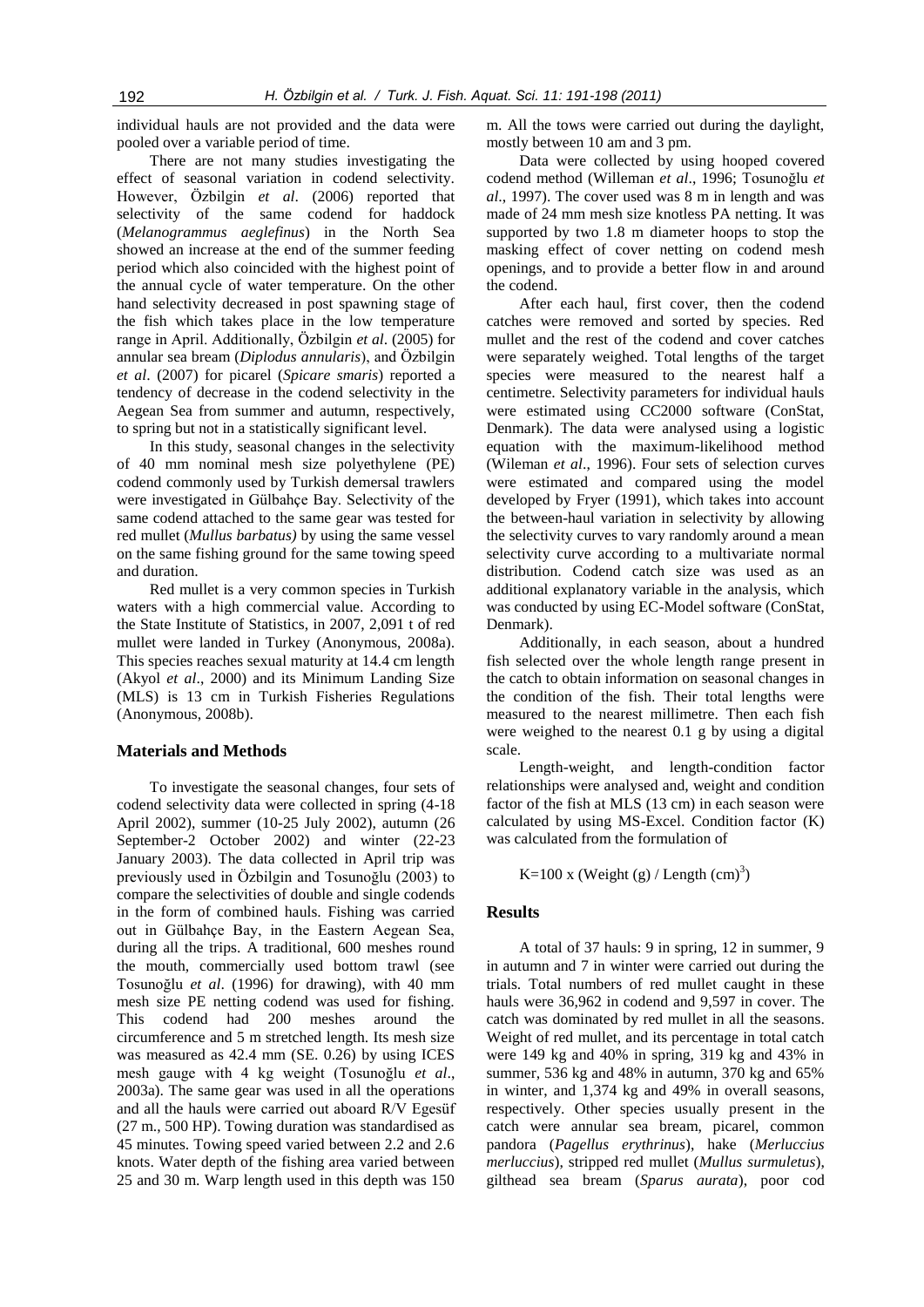(*Trisopterus minutus capelanus*), common sole (*Solea solea*), tub gurnard (*Trigla lucerna*), John Dory (*Zeus faber*), comber (*Serranus cabrilla*), brown comber (*Serranus hepatus*), bogue (*Boops boops*), two banded sea bream (*Diplodus vulgaris*), axillary sea bream (*Pagellus acarne*), black goby (*Gobius niger*), scald fish (*Arnoglossus laterna*), and common eagle ray (*Myliobatis aquila*).

Selectivity and regression parameters with their 95% confidence intervals, variance matrix values and number of the fish caught in codend and cover in each haul as well as mean curves for each season are given in Table 1. Total codend catch weights ranged between 27 and 61 kg in spring, 21 and 98 kg in summer, 59 and 192 kg in autumn, and finally 33 and 104 kg in winter. It was found that the codend catch

size did not significantly affect the selectivity parameters (P>0.05). Individual and mean selectivity ogives are separately shown in Figure 1 for each season. The results show that the best selectivity is seen in summer while the poorest was observed in spring (Figure 2). Fifty per cent retention lengths  $(L_{50})$ of the mean curves were found as 10.1 cm in spring, 11.1 cm in summer, 10.8 cm in autumn and 11.0 cm in winter. Selection ranges (SR) were found as 2.1 cm for spring and summer, 2.3 for autumn and 1.9 cm for winter. Seasonal differences were tested both for  $L_{50}$ and SR values.  $L_{50}$  in spring was found to be significantly lower than all other seasons  $(P<0.05)$ . No significant difference was detected between the SR values  $(P>0.05)$ .

Figure 1 also shows the length-frequency

**Table 1.** Fifty percent retention lengths ( $L_{50}$ ), selection ranges (SR) and their confidence intervals, regression parameters ( $v<sub>1</sub>$ and  $v_2$ ), variance matrix values ( $R_{11}R_{12}$  and  $R_{22}$ ) and numbers of fish in codend (N-CD) and cover (N-CV) for individual hauls and mean curves

|                                                          |                       | $L_{50}$   | CI(0.95)                     | <b>SR</b>  | CI(0.95)               | $v_I$                | $\mathcal{V}_2$ | $R_{II}$         | $\mathcal{R}_{I2}$     | $R_{22}$         | N-CD        | $N$ -CV    |
|----------------------------------------------------------|-----------------------|------------|------------------------------|------------|------------------------|----------------------|-----------------|------------------|------------------------|------------------|-------------|------------|
|                                                          |                       |            |                              |            |                        |                      |                 |                  |                        |                  |             |            |
| S<br>$\mathbf{P}$<br>$\mathbb{R}$<br>I<br>${\bf N}$<br>G | 04 Apr 1<br>04 Apr 2  | 9.7<br>9.7 | $9.3 - 10.1$<br>$9.3 - 10.0$ | 2.4<br>2.4 | 1.9-2.9<br>$2.0 - 2.9$ | $-8.795$<br>$-8.735$ | 0.908<br>0.903  | 0.9482<br>0.7852 | $-0.0842$<br>$-0.0694$ | 0.0075<br>0.0062 | 927<br>1295 | 166<br>226 |
|                                                          | 05 Apr 1              | 8.6        | $7.7 - 9.4$                  | 3.5        | $2.5 - 4.5$            | $-5.384$             | 0.628           | 0.9253           | $-0.0800$              | 0.0070           | 1102        | 144        |
|                                                          |                       | 9.8        | $9.5 - 10.1$                 | 1.5        | $1.1 - 1.8$            | $-14.518$            | 1.485           | 3.4457           | $-0.3154$              | 0.0290           | 766         | 76         |
|                                                          | 05 Apr 2<br>10 Apr 1  | 11.2       | $11.1 - 11.4$                | 2.3        | $2.0 - 2.6$            | $-10.937$            | 0.972           | 0.4772           | $-0.0417$              | 0.0037           | 902         | 671        |
|                                                          | 12 Apr 1              | 10.9       | 10.8-11.1                    | 1.4        | $1.1 - 1.6$            | $-17.223$            | 1.577           | 2.3523           | $-0.2079$              | 0.0185           | 555         | 209        |
|                                                          | 12 Apr 2              | 10.2       | 9.4-10.5                     | 1.9        | $1.5 - 2.4$            | $-11.597$            | 1.135           | 1.8633           | $-0.1683$              | 0.0153           | 462         | 129        |
|                                                          | 18 Apr 1              | 9.3        | 8.8-9.8                      | 2.7        | 1.9-3.4                | $-7.626$             | 0.823           | 1.3792           | $-0.1265$              | 0.0117           | 654         | 141        |
|                                                          | 18 Apr 2              | 10.2       | 10.0-10.4                    | 1.5        | $1.2 - 1.8$            | $-14.670$            | 1.442           | 2.2819           | $-0.2092$              | 0.0193           | 665         | 166        |
|                                                          | <b>MC</b> Fryer       | 10.06      | 9.89-10.23                   | 2.05       | 1.91-2.19              | $-10.809$            | 1.074           | 1.5285           | $-0.1297$              | 0.0114           | 7328        | 1928       |
|                                                          | D                     |            |                              |            |                        |                      |                 | 12.2210          | $-1.0294$              | 0.0897           |             |            |
|                                                          | $10$ July 1           | 11.1       | 10.0-12.3                    | 2.2        | $1.1 - 3.3$            | $-11.153$            | 1.003           | 9.3475           | $-0.7028$              | 0.0530           | 404         | 33         |
| ${\bf S}$<br>U<br>M                                      | 10 July 2             | 10.5       | 9.1-11.9                     | 2.6        | 1.4-3.9                | $-8.801$             | 0.839           | 5.6179           | $-0.4188$              | 0.0314           | 670         | 46         |
|                                                          | 10 July 3             | 11.2       | 10.4-11.9                    | $2.0\,$    | $1.4 - 2.7$            | $-12.063$            | 1.082           | 4.5731           | $-0.3422$              | 0.0257           | 1058        | $70\,$     |
|                                                          | 10 July 4             | 10.7       | 9.6-11.7                     | 2.2        | $1.4 - 3.1$            | $-10.541$            | 0.988           | 5.6882           | $-0.4280$              | 0.0323           | 942         | 54         |
|                                                          | $11$ July $1$         | 12.1       | 11.7-12.5                    | 1.2        | $0.8 - 1.6$            | $-22.067$            | 1.827           | 12.8722          | $-0.9755$              | 0.0741           | 771         | 45         |
|                                                          | 11 July 2             | 11.0       | $9.2 - 12.8$                 | 1.9        | $0.6 - 3.2$            | $-12.642$            | 1.150           | 24.1480          | $-1.7916$              | 0.1333           | 371         | 14         |
|                                                          | 11 July 3             | 11.5       | 10.7-12.2                    | 1.7        | $1.1 - 2.3$            | $-14.685$            | 1.283           | 8.0120           | $-0.5992$              | 0.0450           | 817         | 45         |
| $\mathbf M$                                              | 11 July 4             | 12.3       | 11.9-12.6                    | 1.6        | $1.2 - 2.0$            | $-17.117$            | 1.395           | 4.7139           | $-0.3508$              | 0.0262           | 853         | 115        |
| E<br>$\mathbb{R}$                                        | 24 July 1             | 10.1       | $8.2 - 12.0$                 | 2.3        | $1.2 - 3.4$            | $-9.516$             | 0.942           | 8.7499           | $-0.6259$              | 0.0450           | 1101        | 27         |
|                                                          | 24 July 2             | 11.1       | $9.5 - 12.6$                 | 3.1        | 1.7-4.6                | $-7.758$             | 0.702           | 4.7213           | $-0.3281$              | 0.0229           | 668         | 54         |
|                                                          | $25$ July 1           | 10.5       | 8.6-12.3                     | 2.7        | $1.3 - 4.2$            | $-8.439$             | 0.806           | 7.6112           | $-0.5467$              | 0.0395           | 412         | 29         |
|                                                          | 25 July 2             | 10.2       | 8.0-12.4                     | 3.3        | $1.4 - 5.2$            | $-6.836$             | 0.667           | 6.6083           | $-0.4702$              | 0.0336           | 519         | 37         |
|                                                          | MC Fryer              | 11.14      | 11.01-11.27                  | 2.14       | 2.05-2.23              | $-11.467$            | 1.029           | 1.5411           | $-0.1142$              | 0.0085           | 8586        | 569        |
|                                                          | D                     |            |                              |            |                        |                      |                 | 11.0430          | $-0.8207$              | 0.0619           |             |            |
|                                                          | $\overline{26}$ Sep 1 | 10.2       | $10.0 - 10.5$                | 2.4        | $2.0 - 2.7$            | $-9.525$             | 0.930           | 0.3583           | $-0.0358$              | 0.0037           | 832         | 459        |
|                                                          | 26 Sep 2              | 10.7       | 10.5-10.9                    | 2.3        | $2.0 - 2.5$            | $-10.406$            | 0.977           | 0.4130           | $-0.0402$              | 0.0040           | 702         | 536        |
| A<br>U<br>T<br>U<br>M<br>${\bf N}$                       | 26 Sep 3              | 10.9       | 10.7-11.1                    | 2.1        | 1.9-2.3                | $-11.271$            | 1.031           | 0.2948           | $-0.0273$              | 0.0026           | 1145        | 712        |
|                                                          | 26 Sep 4              | 11.1       | 10.9-11.3                    | 1.7        | $1.6 - 1.9$            | $-14.004$            | 1.258           | 0.4654           | $-0.0421$              | 0.0039           | 1574        | 803        |
|                                                          | 27 Sep 1              | 11.4       | 11.2-11.6                    | 2.3        | $2.1 - 2.5$            | $-10.835$            | 0.954           | 0.2179           | $-0.0175$              | 0.0015           | 1959        | 561        |
|                                                          | 27 Sep 2              | 10.4       | 10.2-10.6                    | 2.4        | $2.1 - 2.7$            | $-9.546$             | 0.917           | 0.3039           | $-0.0276$              | 0.0026           | 1316        | 308        |
|                                                          | 27 Sep 3              | 10.3       | $10.1 - 10.6$                | 2.0        | $1.7 - 2.4$            | $-11.169$            | 1.081           | 0.8490           | $-0.0833$              | 0.0083           | 1056        | 455        |
|                                                          | 02 Oct 2              | 11.4       | 11.2-11.6                    | 2.3        | $2.0 - 2.5$            | $-10.987$            | 0.968           | 0.3168           | $-0.0289$              | 0.0027           | 719         | 741        |
|                                                          | 02 Oct 3              | 10.1       | 9.9-10.4                     | 3.1        | $2.8 - 3.4$            | $-7.179$             | 0.709           | 0.1473           | $-0.0135$              | 0.0013           | 1297        | 445        |
|                                                          | MC Fryer              | 10.76      | 10.64-10.88                  | 2.27       | 2.18-2.36              | $-10.408$            | 0.967           | 0.3732           | $-0.0291$              | 0.0024           | 10600       | 5020       |
|                                                          | D                     |            |                              |            |                        |                      |                 | 3.0105           | $-0.2297$              | 0.0183           |             |            |
|                                                          | 22 Jan 2              | 10.4       | $10.2 - 10.6$                | 2.4        | $2.1 - 2.7$            | $-9.518$             | 0.916           | 0.4214           | $-0.0353$              | 0.0030           | 2249        | 423        |
| W<br>I<br>${\bf N}$<br>T<br>$\mathbf E$<br>$\mathbb{R}$  | 22 Jan 3              | 10.4       | 10.2-10.7                    | 2.2        | $1.8 - 2.5$            | $-10.488$            | 1.004           | 0.8536           | $-0.0720$              | 0.0061           | 1225        | 218        |
|                                                          | 22 Jan 4              | 11.1       | 11.0-11.3                    | 1.7        | $1.5 - 1.8$            | $-14.733$            | 1.323           | 0.7394           | $-0.0615$              | 0.0051           | 1821        | 382        |
|                                                          | 23 Jan 1              | 10.9       | 10.7-11.2                    | 2.2        | $1.8 - 2.6$            | $-11.086$            | 1.013           | 1.1283           | $-0.0933$              | 0.0078           | 829         | 206        |
|                                                          | 23 Jan 2              | 10.7       | 10.4-11.0                    | 2.4        | $2.0 - 2.8$            | $-9.847$             | 0.922           | 0.9039           | $-0.0754$              | 0.0063           | 828         | 202        |
|                                                          | 23 Jan 3              | 11.4       | 11.3-11.5                    | 1.4        | $1.2 - 1.5$            | $-18.416$            | 1.616           | 1.0275           | $-0.0848$              | 0.0070           | 2268        | 374        |
|                                                          | 23 Jan 4              | 11.3       | 11.1-11.5                    | 1.7        | $1.5 - 2.0$            | $-14.320$            | 1.269           | 1.0176           | $-0.0836$              | 0.0069           | 1428        | 275        |
|                                                          | MC Fryer              | 10.95      | 10.82-11.08                  | 1.91       | 1.78-2.04              | $-12.606$            | 1.151           | 1.5364           | $-0.1215$              | 0.0096           | 10648       | 2080       |
|                                                          | $\boldsymbol{D}$      |            |                              |            |                        |                      |                 | 9.8925           | $-0.7789$              | 0.0615           |             |            |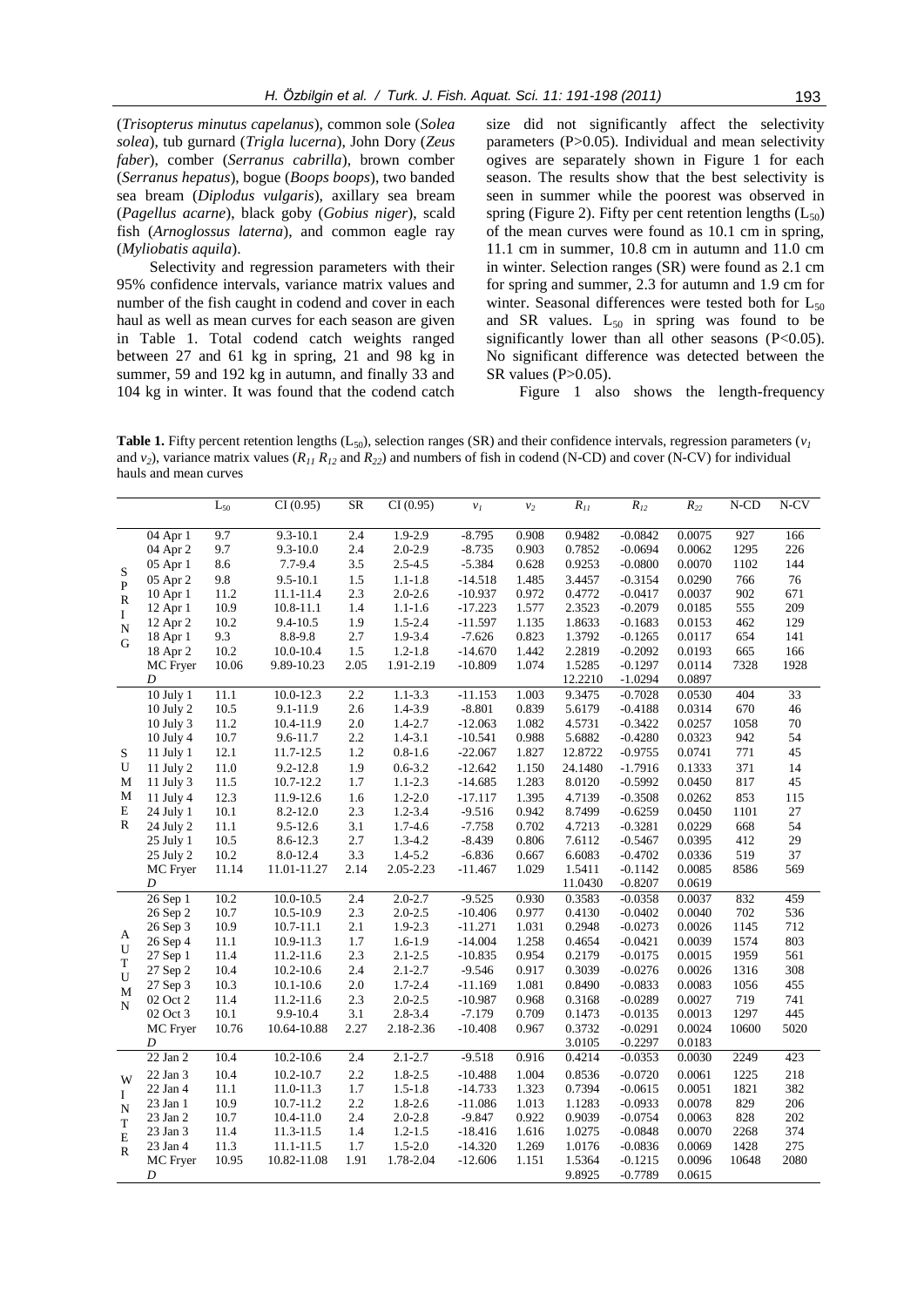

**Figure 1.** Individual (thin straight line) and mean (thick straight line) selection curves and length frequency distribution of the population entering to the codend (thick broken line) and escaped from the codend (thin broken line) in each season. Mean  $L_{50}$  values are also shown in the figure.



**Figure 2.** Individual (open circles) and mean (filled circles) L<sub>50</sub> values of the 40 mm polyethylene codend for red mullet.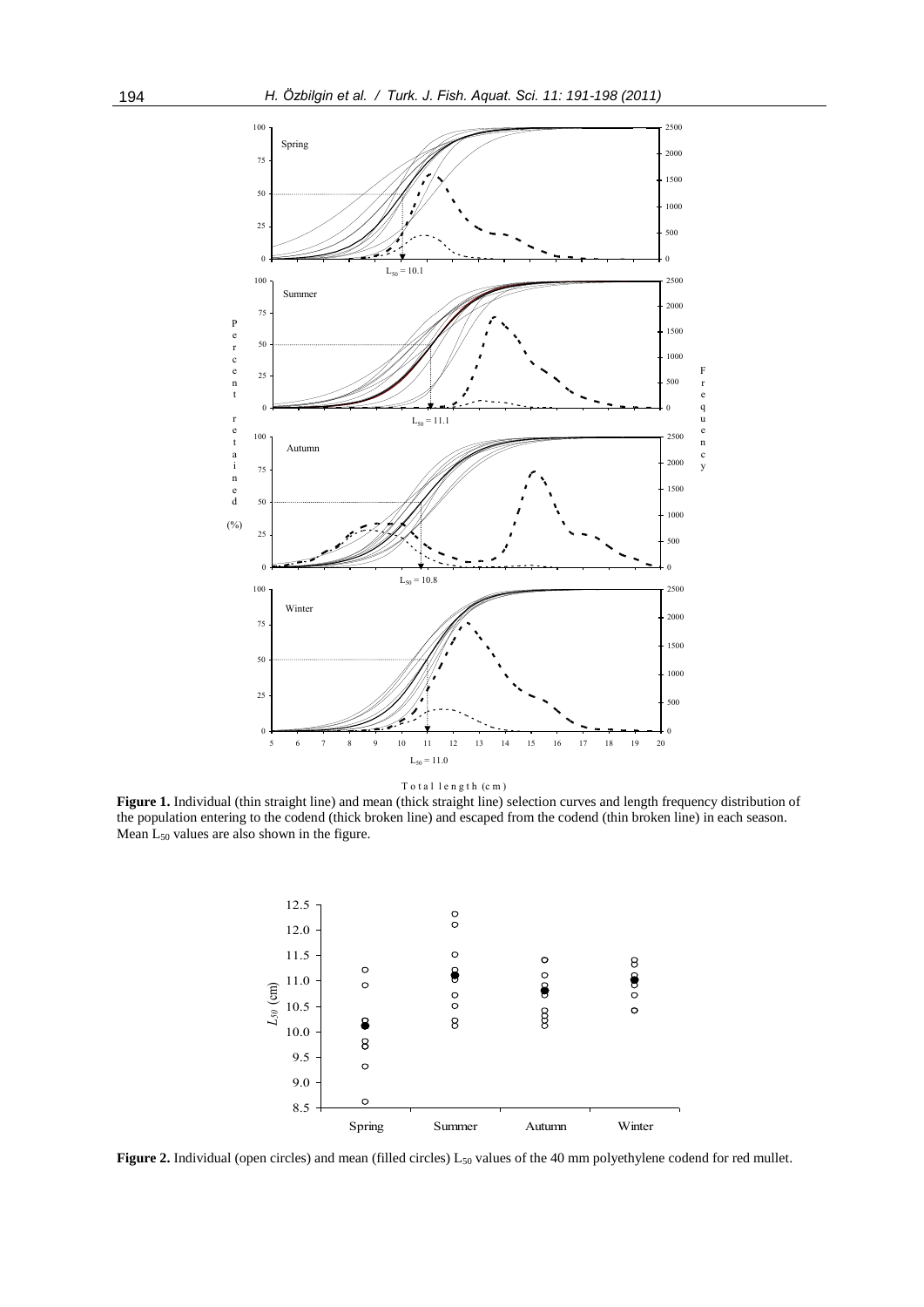distribution of the fish entered to the codend (thick broken line) and fish escaped from the codend (thin broken line) in each season. It can be seen from the figure that in every season except for autumn there is only one distinct peak in the population which is expected to correspond to 1 year old fish. However, in autumn there is also a 0+ year class entering to the codend. Although a great majority of these 0+ year old fish escape, a considerable amount of larger individuals in that year class are observed to retain.

Table 2 summarises the length weight relationships for each season. From these relationships, weights of fish at MLS are calculated as 23.19 g in spring, 23.53 g in summer, 23.65 g in autumn and 22.38 g in winter. Numbers of the individual fish at MLS to make up one tonne of catch are calculated as 43,122, 42,499, 42,283 and 44,683, respectively, in these seasons. In other words, to make up one tonne of fish at MLS, 2400 individuals less is required in autumn than in spring.

## **Discussion**

Results of this study show that there is a seasonal change in the selectivity of 40 mm mesh size PE codend for red mullet. Estimate of  $L_{50}$  in spring is significantly lower than those for other seasons (P<0.05). There is about 10% difference between the mean  $L_{50}$  values of the best and the poorest seasons, summer and spring, respectively. The  $L_{50}$  values of autumn and winter lay between these two. Significantly lower  $L_{50}$  was previously reported by Özbilgin *et al*. (2006) for the North Sea haddock. Although statistically not significant, lowest  $L_{50}$  in spring was also detected for annular sea bream (Özbilgin *et al*., 2005) and picarel (Özbilgin *et al*., 2007). There are several factors such as spawning period, condition of fish, water temperature, and size structure of the population which changes seasonally and are expected to play a role in the selectivity.

Stage of gonad development is not investigated in this study. However, red mullet is known to spawn in June in the study area (Akyol *et al*., 2000). This was also confirmed by a survey carried out by Ege University, Fisheries Faculty on the same fishing ground in 2002 (Metin, 2005). This study indicates that red mullet starts to spawn in late May (GSI=3.50 on  $25<sup>th</sup>$  May), completes the majority of spawning until late June (GSI=0.51 on 24th June) and some

individuals continues to spawn through the summer  $(GSI=0.27$  on 25th July, and 0.11 on 21<sup>st</sup> August). In other words, red mullet starts and almost completes spawning between the spring and summer selectivity trials of this study.

Condition of the fish is one potential reason that might influence selectivity. Özbilgin *et al.* (2006) reported that the best selectivity for haddock was obtained in September when the fish were in their best condition after summer feeding and the worst selectivity was seen in April when the fish were in their poorest condition at post spawning stage. However, in this study, similar effect is not observed. Because during the summer trip which coincides with post spawning stage, condition of the fish is better than it is in spring. Moreover, although fish are in their best condition in autumn,  $L_{50}$  value in this season is lower than both the summer and winter values. Therefore, the changes in fish condition on its own are not enough to explain the variation in selectivity.

Changes in water temperature is another possible reason for the seasonal variation in selectivity. It is well established that an increase in the water temperature is likely to enhance the swimming speed, hence the escape performance of the fish. He (1993) theoretically calculated the escape probabilities of fish from a moving net at various water temperatures. Özbilgin and Wardle (2002) demonstrated that a temperature rise from  $7$  to  $12^{\circ}$ C significantly increased the escape speed of haddock. The same effect was also observed for whiting (*Merlangius merlangus*) (Özbilgin, 2002). Similar effect of water temperature is also expected in this study. Water temperature was not recorded during these trials. However, monitoring data collected by *R/V K. Piri Reis* in the study area between 1994 and 2002 show that temperature recorded at the depths of 25 and 26 meters varies between  $13.4$  and  $24.0^{\circ}$ C. From this data, it can be estimated that approximate water temperatures in our experiments were  $15^{\circ}$ C in winter and spring,  $19^{\circ}$ C in summer, and  $21^{\circ}$ C in autumn. Therefore, relatively lower selectivities observed in winter and particularly in spring can be partially regarded to lower water temperature. The rise of mean  $L_{50}$  from 10.1 cm in spring to 11.1 cm in summer is also likely to be influenced by the temperature increase. However, temperature alone is not enough to explain the variation in selectivity, either. Because

**Table 2.** Seasonal length-weight relationships, weights (g), condition factors (CF), and number of the individual fish to make up one tonne of catch at minimum landing size (MLS=13.0 cm)

|        |              |                                                   | $\mathbb{R}^2$ | $\mathbf N$ | $W_{min}$ | $W_{max}$ | Weight at<br><b>MLS</b> | CF at<br><b>MLS</b> | Number of fish in one<br>tonne of catch |
|--------|--------------|---------------------------------------------------|----------------|-------------|-----------|-----------|-------------------------|---------------------|-----------------------------------------|
| Spring |              | $(12.04.2002)$ W=0.0070 TL <sup>3.1601</sup>      | 0.95 98        |             | 8.6       | 48.7      | 23.19                   | 1.0555              | 43122                                   |
| Summer |              | $(25.07.2002)$ W=0.0079 TL <sup>3.1186</sup> 0.96 |                | 96          | 16.5      |           | 23.53                   | 1.0710              | 42499                                   |
| Autumn | (27.09.2002) | $W=0.0086$ TL <sup>3.0876</sup>                   | 0.99           | 100         | 4.6       | 92.4      | 23.65                   | 1.0765              | 42283                                   |
| Winter | (08.01.2003) | $W=0.0077$ $TL^{3.1091}$                          | 0.98           | 100         | 8.1       | 47.5      | 22.38                   | 1.0187              | 44683                                   |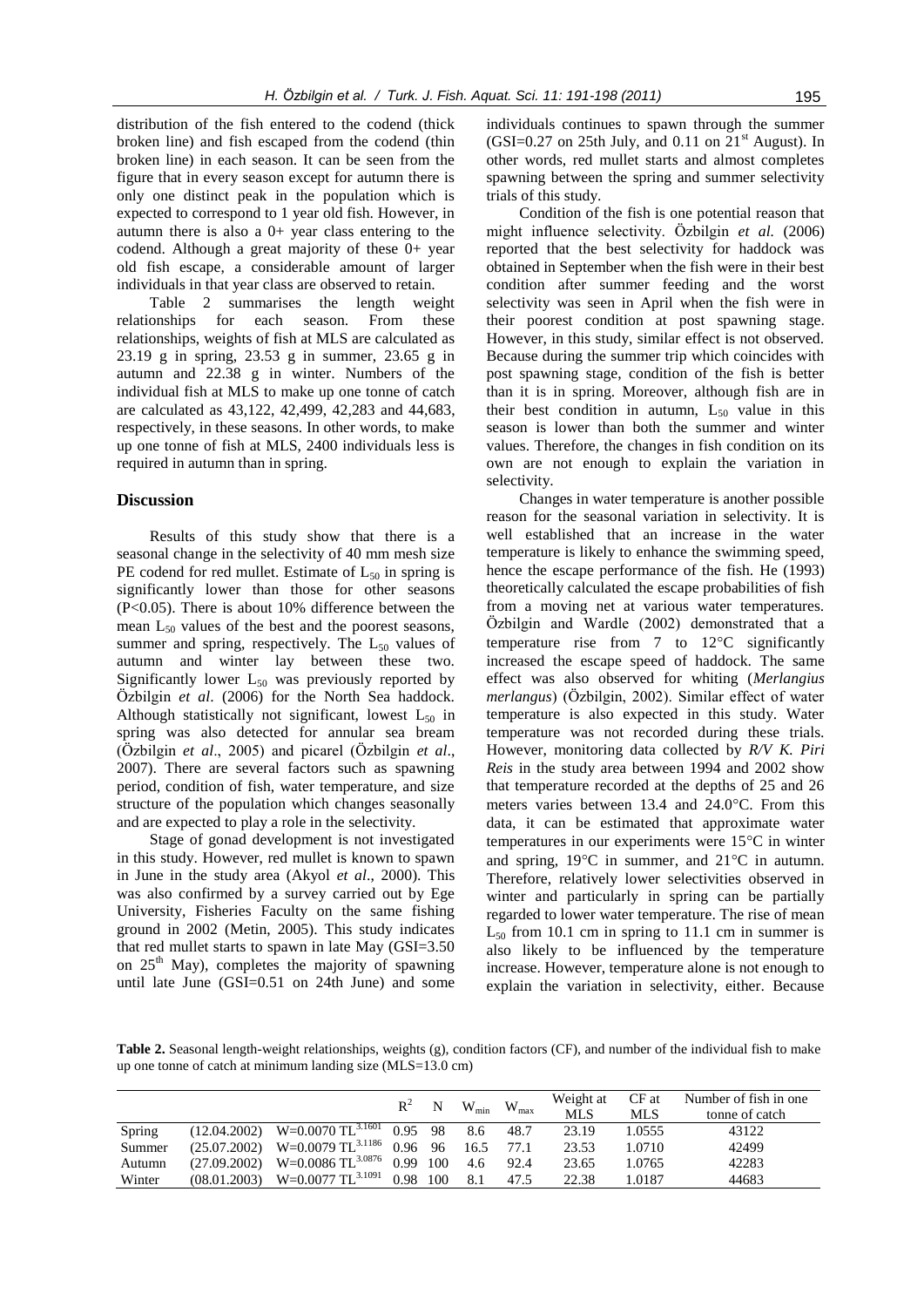although there is an approximately  $2^{\circ}$ C increase in temperature from 19 $^{\circ}$ C in summer to 21 $^{\circ}$ C in autumn, mean  $L_{50}$  value decreases from 11.1 cm in summer to 10.8 cm in autumn. Finally, although the temperature decreases from autumn to winter, the  $L_{50}$  increases from 10.8 to 11.0 cm. In other words, at the best body condition and the highest water temperature in autumn,  $L_{50}$  value (10.8 cm) was 0.2 cm lower than the winter  $L_{50}$  value (11.0 cm) obtained when the fish were in relatively poorer condition and the water temperature was approximately 6°C lower.

Changes in size structure of the population is another potential reason for the variation in selectivity. Kınacıgil *et al*. (2001) reported that red mullet caught in Izmir Bay distributed between I-III age groups, and age group I was dominant in the catch (62%). They estimated that fork lengths of the fish in age group I-II-III as 10.3, 13.4, and 15.4 cm, respectively. These values were converted to total length by using conversion formulation given by Tosunoğlu *et al*. (2003b) and total lengths for age groups I, II, and III were calculated as 11.7, 15.2 and 17.5 cm, respectively. The populations entering to the codend in this study show a similar age distribution to the findings of Kınacıgil *et al*. (2001). But additionally, there is an age class of IV year old fish at the lengths of 18-20 cm in autumn in the present study. Age class IV red mullet in Izmir Bay was also reported by Toğulga (1976). More distinctly, a new age class  $(0+)$  joins to the population in autumn. In conclusion, the population size structure in autumn shows a considerable variation from those in all other seasons.

Özbilgin *et al.* (2006) found the highest  $L_{50}$  for the North Sea haddock in autumn when the fish are in their best condition and the water temperature is at the highest point of its annual cycle. However, in this study  $L_{50}$  value for red mullet in autumn is lower than those in summer and winter. As described above, abundance of the juveniles in the populations entering to the codend is likely to cause this decline. It can be noted in Figure 1 that there are only 47 individuals smaller than 12 cm in the population entering to the codend in summer whereas in autumn 40% of the fish in terms of number are smaller than 12 cm. Although a great majority of these fish escapes, some of the relatively larger juveniles retain. Importance of size structure of the population on selectivity can also be seen by investigating the percentage of the overall escapes in each season and respective  $L_{50}$  values. Although the highest  $L_{50}$  (11.1 cm) was observed in summer, the lowest percentage of individuals (6.2%) also escaped in this season, while the lowest  $L_{50}$  (10.1) cm) was observed in spring, 20.8% of the individuals escaped from the codends. Although the  $L_{50}$  value in autumn (10.8 cm) was smaller than that in summer, the percentage of escapees (32.1%) was five times more than that in summer. Finally, although percentage of escapes in winter was higher (16.3%) than that in summer, the  $L_{50}$  value (11.0 cm) was even slightly lower.

There are many studies carried out on the selectivity of red mullet in the Mediterranean and particularly, in the eastern Aegean Sea (Ferretti and Froglia, 1975; Kınıkarslan, 1976; Livadas, 1988; Jukic and Piccinetti, 1988; Gurbet, 1992; Stergiou *et al*., 1994; Gurbet *et al*., 1997; Lök *et al*., 1997; Tokaç and Tosunoğlu, 1997; Tosunoğlu *et al*., 1997; Tokaç *et al*., 1998; Çıra, 1999; Tosunoğlu, 2000; Akyol *et al*., 2000; Kınacıgil *et al*., 2001; Fiorentini and Leonori, 2002; Özbilgin and Tosunoğlu, 2003; Tosunoğlu *et al*., 2003a; Tosunoğlu *et al*., 2003b). Results obtained in these studies are rather variable. However, relatively recent studies which used covered codend method with hoops and tested commercially used codends produced an  $L_{50}$  value around 11 cm and a Selection Range (SR) of about 2 cm. For example, Tosunoğlu *et al*. (2003b) carried out a trial in a nearby fishing ground to this study between 9 August and 4 September 2002 by using same material and methodology described in this study and found an  $L_{50}$ of 10.6 cm and an SR of 1.7 cm. Tosunoğlu *et al*. (2003a) also carried out a trial between 16 January and 14 February 2002 on the same fishing ground by using the same material and methodology described in this paper and found an  $L_{50}$  of 10.7 cm and an SR of 1.9 cm. Both these studies which were carried out by using the same codend described in this study produced L<sub>50</sub>s which fairly fit to the pattern of seasonal changes in  $L_{50}$ s found in this study.

Seasonal variation in the selectivity of commercially used trawl codend (measured as 44 mm by wedge gauge with 4 kgf) was also reported by Kınacıgil *et al*. (2001) in a study carried out in Izmir Bay between January and December 1997. Although the codends used in both the studies have similar mesh sizes, and the both were made of PE, there are significant differences between the results of these two studies.  $L_{50}$ s and SRs, respectively, reported by Kınacıgil *et al*. (2001) are as follows; 10.5 and 7.8 cm in spring, 14.1 and 5.1 cm in summer, 11.5 and 2.2 in autumn, and finally 9.1 and 3.1 in winter. The seasonal variations in these selection parameters are much greater than the results reported in the present study. Accept for 1 cm lower  $L_{50}$  value in winter and 0.1 cm lower SR in autumn, all the other parameters are relatively much higher in Kınacıgil *et al*. (2001), in which seasonal population age structures were not provided, the data from relatively smaller number of hauls were pooled over each season, and analysed by using a different software  $(L_{50}$  Ver:1.0.0 written by Ilkyaz *et al*. (1998)).

Length weight measurements carried out in this study (Table 2) indicates that fish are in their poorest condition in winter. Therefore, in winter relatively higher numbers of individual fish are required to obtain the same amount of weight in comparison to the other seasons.

 $L_{50}$ 's found in all the seasons in this study demonstrate that commercially widely used 40 mm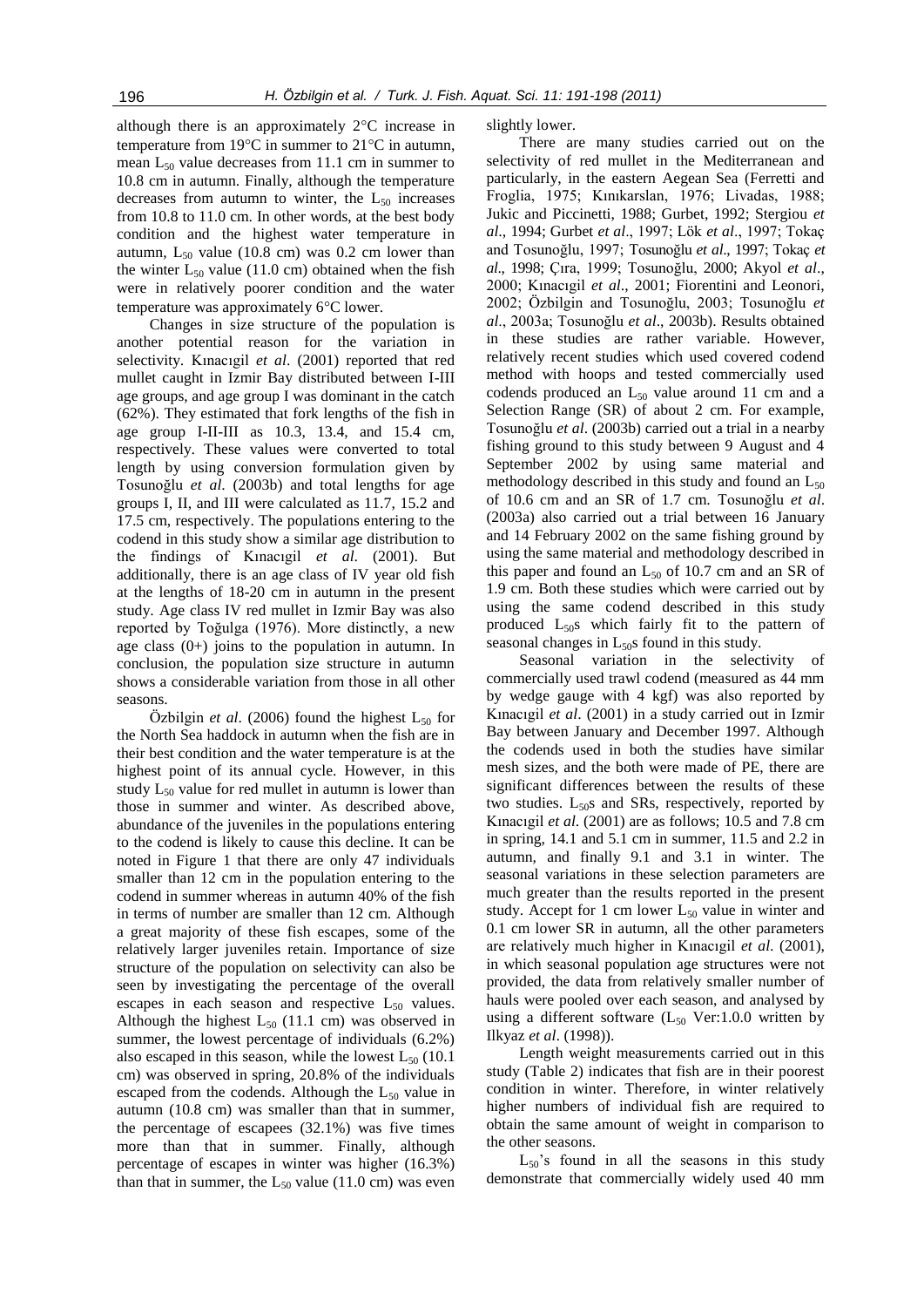nominal mesh size PE codend (although the legal mesh size is 44 mm) is rather unselective for red mullet in the Aegean Sea. During all the trials of this study the  $L_{50}$  values were significantly lower than the MLS of 13 cm. Although, the changes in water temperature, stage of gonad development and fish condition might have possible influences on selectivity, position of the dominant age classes in the length frequency figures of red mullet is likely to be the major factor defining the position of the seasonal selection curves of codends used in Turkish demersal trawl fisheries.

# **Acknowledgements**

The authors would like to thank to the captain and assistant scientific crew of the R/V Egesüf for their help during the sea trials, to the Deanship of the Ege University Fisheries Faculty for their financial support, and to Dr. E. Sayın for providing the temperature data.

#### **References**

- Akyol, O., Tosunoğlu, Z. and Tokaç, A. 2000. Investigations of the growth and reproduction of red mullet (*Mullus barbatus* Linnaeus, 1758) population in the Bay of Izmir (Aegean Sea). Anadolu University Journal of Science and Technique, 1: 121-127.
- Anonymous. 2008a. Fishery Statistics 2007. Turkish Statistical Institute, Printing Division, Ankara, Publication no. 3177, Ankara, 48 pp.
- Anonymous. 2008b. Notification 2/1 Regulating Commercial Fishing (Notification Number 2008-48) (in Turkish). SUR-KOOP, Su Urünleri Kooperatifleri Merkez Birliği, Pozitif Matbaa, Ankara, 112 pp.
- Çıra, E. 1999. Seasonal cod-end selectivity of traditional bottom trawl nets used in Aegean Sea (in Turkish). PhD thesis. İzmir: Ege University.
- Ferretti, M. and Froglia, C. 1975. Results of selectivity experiments, made with different trawls, on more important Adriatic demersal fish. Quad. Lab. Tecnol. Pesca, 2: 3-16.
- Ferro, R.S.T., Özbilgin, H. and Bren, M. 2008. The potential for optimizing yield from a haddock trawl fishery using seasonal changes in selectivity, population structure and fish condition. Fisheries Research, 94: 151–159. doi: 10.1016/j.fishres.2008.08.018
- Fiorentini, L. and Leonori, I. 2002. The effects of mesh size and number of meshes around the codend on red mullet and hake selectivity. Tests in the Adriatic Sea made for the PREMECS EU Project: Development of predictive model of codend selectivity. ICES FTFB Working Group Meeting, 11, Sete-France. doi: 10.1093/icesjms/48.3.281
- Fryer, R.J. 1991. A model of between-haul variation in selectivity. ICES Journal of Marine. Science, 48: 281-290.
- Gurbet, R. 992. Selectivity of the bottom trawl nets on the red mullet (*Mullus barbatus* L.) fishery (in Turkish). PhD thesis. İzmir: Ege University.
- Gurbet, R., Hoşsucu, H., İlkyaz, A.T. and Özekinci, U. 1997. The study on the comparison of selectivity of 40 and 44 mm mesh size in the trouser bottom trawls (in Turkish). In: B. Hoşsu (Ed.), Mediterranean Fisheries Congress, Izmir: 77-91.
- He, P. 1993. Swimming speeds of marine fish in relation to fishing gears. ICES Mar. Sci. Symp., 196: 183-189.
- Ilkyaz, A.T., Metin, C. and Kınacıgil, H.T. 1998. A computer program about the calculation of the selectivity parameters in towed fishing gear illustrated with covered codend method  $(L_{50}$  Version:1.0.0). Ege University, Journal of Fisheries and Aquatic Sciences, 15: 305-314.
- Jukic, S. and Piccinetti, C. 1988. Contribution to the knowledge on the short and long-term effects of the application of 40 mm codend mesh size in Adriatic trawl fishery - eastern Adriatic coast. FAO Fishery Report. 394, Rome: 282-290.
- Kınacıgil, H.T., İlkyaz, A.T., Akyol, O., Metin, G., Çıra E. and Ayaz, A. 2001. Growth parameters of red mullet (*Mullus barbatus* L., 1758) and seasonal cod-end selectivity of traditional bottom trawl nets in Izmir Bay (Aegean Sea). Acta Adriatic, 42: 113-123. doi:UDC: 551.465 (262.3-17)
- Kınıkarslan, N. 1976. Research on Selectivity of Red Mullet (*Mullus barbatus*) in Trawl Codend Meshes (in Turkish). I.U. Hydrobiolgy Research Institution Publication 17, Istanbul, 12 pp.
- Livadas, R.J. 1988. The selectivity of certain trawl cod-ends in Cyprus. FAO Fisheries Report No. 412, FIPL/R412, GFCM Technical consultation on stock assessment in the Eastern Mediterranean, Athens: 180-189.
- Lök, A., Tokaç, A., Tosunoğlu, Z., Metin, C. and Ferro, R.S.T. 1997. The effects of different codend design on bottom trawl selectivity in Turkish fisheries of the Aegean Sea. Fisheries Research, 32: 149-156. doi:10.1016/S0165-7836(97)00048-9
- Metin, G. 2005. Reproduction characteristics of red mullet (*Mullus barbatus* L., 1758) in Izmir Bay. Ege University Journal of Fisheries and Aquatic Sciences, 22: 225-228.
- Özbilgin, H. 2002. Effect of temperature change on the maximum swimming speed of whiting, *Merlangius merlangus* (Linnaeus, 1758). Turkish Journal of Zoology, 26: 255-262.
- Özbilgin, H. and Wardle, C.S. 2002. Effect of seasonal temperature changes on the escape behaviour of haddock, *Melanogrammus aeglefinus*, from the codend. Fisheries Research*.,* 58: 323-331. doi:10.1016/S0165-7836(01)00394-0
- Özbilgin, H. and Tosunoğlu, Z. 2003. Comparison of the selectivities of double and single codends. Fisheries Research, 63: 143-147. doi:10.1016/S0165-7836 (03)00005-5
- Özbilgin, H., Tosunoğlu, Z., Metin, G. and Tokaç, A. 2005. Seasonal variation in trawl codend selectivity of annular sea bream (*Diplodus annularis* L., 1758). Turkish Journal of Veterinary and Animal Sciences, 29: 959-965.
- Özbilgin, H., Ferro, R.S.T., Robertson, J.H.B., Holtrop, G. and Kynoch, R.J. 2006. Seasonal variation in trawl codend selection of northern North Sea Haddock. ICES Journal of Marine Science, 63: 737-748. doi: 10.1016/j.icesjms.2005.01.025
- Özbilgin, H., Tosunoğlu, Z., Tokaç, A. and Metin, G. 2007. Seasonal variation in the trawl codend selectivity of picarel (*Spicare smaris*). ICES Journal of Marine. Science, 64: 1569-1572. doi: 10.1093/icesjms/fsm115.
- Stergiou, K.L., Petrakis, G., Politou, C.-Y., Christou, E.D., Karkani, M., MacLennan, D.N. and Ferro, R.S.T. 1994. Selectivity of Square and Diamond Codends in Hellenic Waters. Final Report (Contract No. MED92/020, EC), Stergiou and Co., Athens.54 pp.